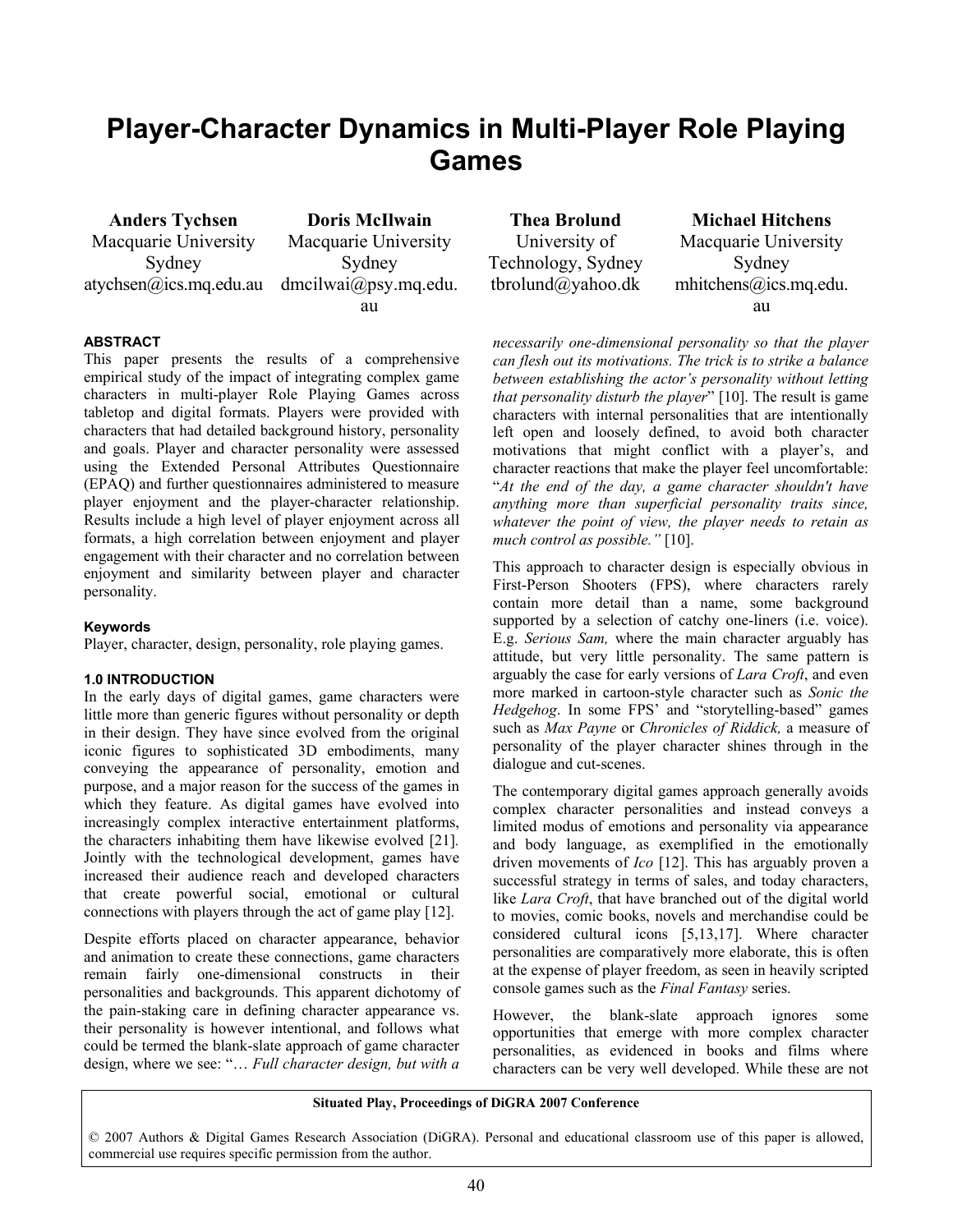interactive media like games, they point to opportunities for integrating personality in game story, and providing personality based rewards. Perhaps more significantly, digital characters are set to play an important role in the development of the next generation of computer games and other forms of interactive digital entertainment with an increased focus on interactive storytelling and believable and embodied agents [18,26] - whether AI- or characterdriven [6]. However, the concerns noted by e.g. [10] need to be addressed, and a key issue is whether the use of welldeveloped character personalities prevent positive gaming experiences, and if not, how broad the solution space for the design of complex characters is. For example, if a computer game integrates characters with pre-defined personalities and motivations beyond what is currently observed in mainstream computer games, are there any personality types or motivations that should be avoided in order not to alienate the player base? In addressing these questions, it is of interest to investigate game forms that already utilize complex characters. Multi-player tabletop Role Playing Games (RPGs) form one such game form.

## **1.1 Aims and Purpose**

This paper presents the results of a comprehensive empirical study of the impact of integrating complex game characters in multi-player Role Playing Games across tabletop and digital formats. The study evaluates whether: 1) The inclusion of complex game characters causes significant problems for player enjoyment of the gaming experience and relationship with the character; 2) There exists a specific solution space for character personality design within which designers can operate, within which the character personality does not prevent the player from engaging with and appreciating the character; 3) The solution space correlates with gaming experience, age, gender or the cultural background of the participating players.

# **1.2 Characters in Role Playing Games**

RPGs form one of the major game genres, with representative games found across hardware platforms and formats, e.g. physical embodiment in Live Action RPGs (LARPs), tabletop Pen and Paper RPGs (PnPs), single/multi-player Computer RPGs (CRPGs) and within the last decade graphical Massively Multiplayer RPGs (MMORPGs), which were developed from e.g. text-based Multi User Dungeons (MUDs) and similar applications [3,14].

The blank-slate approach in game character design is in contrast to the way characters are designed in Role Playing Games (RPGs) outside the digital medium [see e.g. 1,16]. In traditional tabletop or Pen-and-Paper RPGs (PnPs), players can spend large amounts of time developing their characters; integrating them into the fictional game world and building their background histories. These features can be further developed over years of game play, which signifies an incredible amount of emotional attachment between the player and character<sup>1</sup>. Irrespective of their format, RPGs are based on character-centered storytelling, with the fictional character controlled by the player forming the central link between the player and the game. However, the detailed characters in PnPs are not represented in the digital forms of RPGs, which similar to other computer games must be marketable to a broad player segment. While the creation of the characters CRPGs and MMORPGs are often controlled to some degree by the players, in the definition of general statistics, character class, gender and appearance; the personality and background history of the character is generally not featured in the character construction process, or only to a very limited degree (e.g. *Icewind Dale, Neverwinter Nights*). While CRPGs such as *Oblivion* and *Fallout* do provide a background history for the character and a place in the game story, they are relatively nonspecific compared to the detailed backgrounds typical of PnPs. It is even rarer for CRPGs to pre-define character backgrounds and histories in a way that actively impacts on the player's freedom of character creation, with a notable exception being *Planescape Torment.* It could be argued that more defined characters are more commonly featured in console RPGs, however, at the expense of player freedom compared to those noted above.

It can be argued that PnP characters are developed by the players or player groups and therefore tuned to the specific player<sup>2</sup>, which prevents conflicts between character and player motivations and personalities. Furthermore, that this attunement of character to the player is not possible in a computer game that must be marketable to a broad player segment. Finally, that the PnP format is much more flexible than digital formats in terms of the player ignoring aspects of their character which they do not enjoy. This can however be tested empirically, by providing players of CRPGs with pre-defined characters with detailed personalities and background histories, and evaluate the resulting gaming experience.

<sup>2</sup> Pre-made complex characters are also used in PnPs. For example, pre-made characters are a typical component of PnP products and scenarios (pre-designed game modules), and convention scenarios.

l

<sup>&</sup>lt;sup>1</sup> Not all PnP characters are complex; the details vary between players and specific PnP rules systems and settings. E.g. in the cartoon-based *Toon*, one-dimensional characters would be more common, however, the unique feature of PnPs is that this can vary – it is as possible for welldeveloped characters to appear in a cartoon-based PnP system as in the gothic-themed world of the storytelling– oriented PnP system *Vampire the Masquerade*.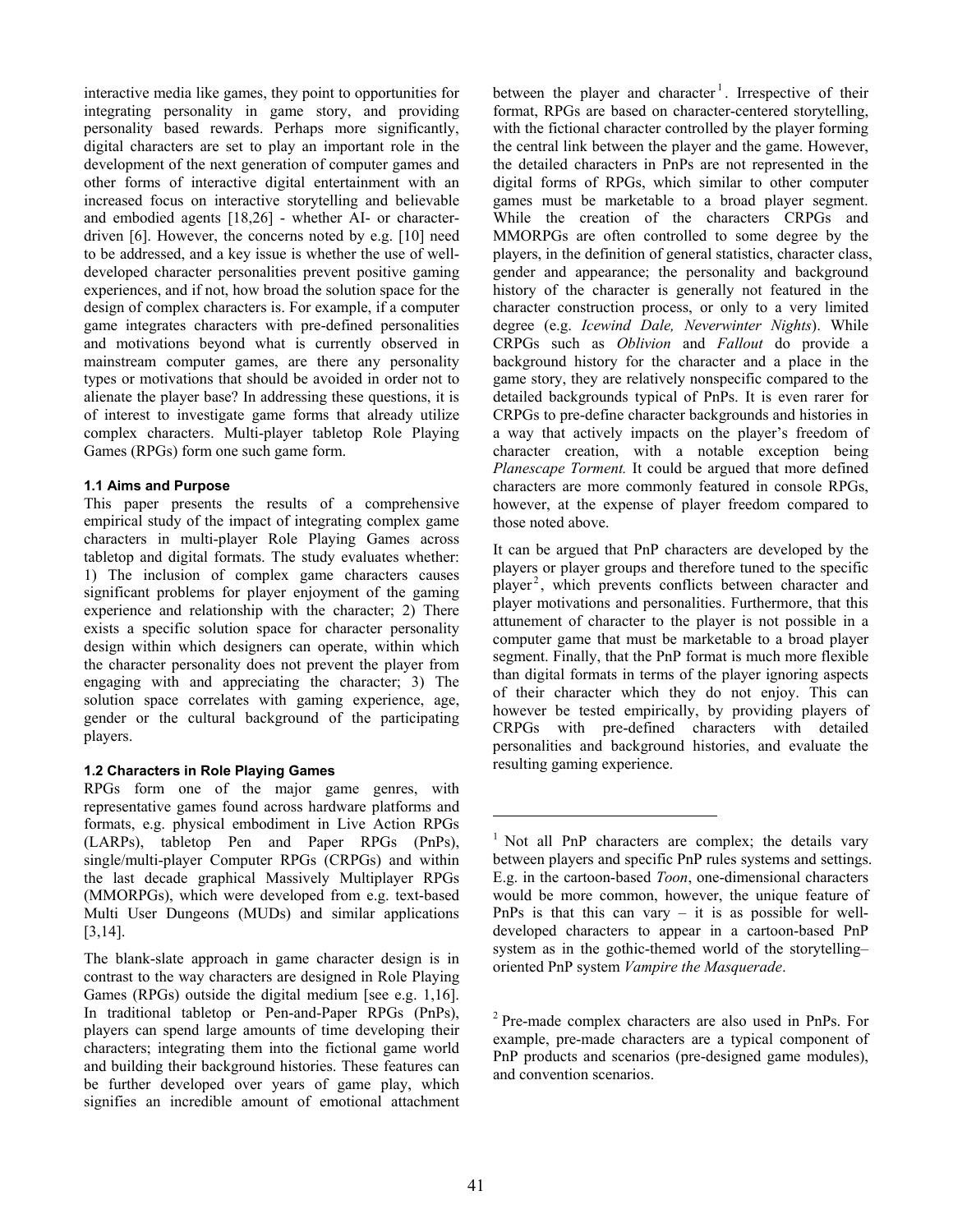## **2.0 Approach and Methodology**

For reasons of space, this section will be necessarily brief; however the key points in character design and experimental setup will be outlined. The experimental work involved the running of PnP and CRPG multi-player game sessions.

# **2.1 Experiment Setup and Design**

As empirical research, the basic assumption of this study is that the player sample and games utilized are representative of the population. For RPGs, this can be a problematic assumption due to the variety of these games. Care was taken to ensure that the RPGs utilized in the experiments were as generic as possible, e.g. in using the rules system from the PnP *Dungeons & Dragons* (D20 System). The conditions of the tabletop and digital experiments were kept as similar as possible (e.g. in using the same rules system), in order to limit any bias imposed by differences in the game framework, such as story, rules etc. For all experimental setups, the players were situated around the same table with full visual and verbal access. Many aspects of RPG play have not been captured in the current model, and this study is an exploratory start to investigating relevant issues.

The CRPG utilized in the experiments was *Neverwinter Nights.* This is a fairly typical representative of the CRPG genre – featuring a fantasy game world, character-based development and uses *Dungeons & Dragons*-rules. *Neverwinter Nights* is multi-player capable with a support system featuring e.g. text-based chat and avatar emotes. It also provides a toolkit which allows one of the players to take on the mantle of Game Master (GM) similar to PnPs [24].

There were 51 participants in the experiments (36 Australian, 15 Danish, 37 males, 14 females) divided into 10 groups of 5 players each (one with six). The same groups of players carried over through the two game formats to avoid bias caused by changing the group composition. All participants were adults (18-54 years of age, 28.8 average), and none had any prior knowledge of the experiments. Three sets of experiments were run, the PnP game and 2 CRPG games, one with a human GM. All 10 groups participated in the PnP and CRPG games, 8 (all the Australian and one Danish) in the CRPG with a human GM. The same observations for character design, rules system, story theme etc. were observed in all three, and each had a separate set of five characters.

The PnP, CRPG and GM-supported CRPG sessions were run individually for the different groups on two different days, to avoid player tiredness as a game session could last 3-4 hours (CRPG and GM-supported CRPG) to 4-7 hours (PnP). The length of game playing was necessary in order to test the player-character relationship over a relative long period of exposure. Breaks in game playing were integrated at the discretion of the players, although most of the groups chose not to have actual breaks but to keep playing,

including eating lunch/dinner at the gaming table. The game sessions were recorded on video and audio, and game logs extracted from the *Neverwinter Nights* games, showing all text-based chat.

Before the first game session, the players were asked to complete a personality assessment questionnaire (the EPAQ, see below), as well as a questionnaire about their experience with RPG play. After each game session the players were asked a series of questions evaluating their characters and the gaming experience. These questionnaires are described in the below sections.

# **2.2 Categorizing Personality**

In order to examine the relationship between players and characters, a method for mapping and categorizing a wide variety of personality profiles is needed. This allows: 1) The design of characters with a wide spectrum of personality profiles necessary in order to map any solution space for player acceptance of character personalities; 2) The measuring of the character and player personality profiles by virtue of a specific set of variables; 3) The comparison of character and player personality profiles and relation of this comparison with a measure for the quality of the gaming experience.

The study of personality is a recognized sub-domain of psychology, where considerable effort has been applied over the years to develop tools for measuring and categorizing personalities. Two tendencies, Agency and Communion, (originally developed as measurement constructs by [2]), pervade the psychological literature [11], and form the basis for several personality evaluation methods, including the Personal Attributes Questionnaire (PAQ) [23] and the BSRI [4]. Agency is linked to a focus on the self and separation, reflecting existence as an individual; where Communion is linked to a focus on others and connection, reflecting the individual as part of a larger organism or group. Typically, men score higher on agency, whereas women score higher on communion scales [2,11], however the relations among the agency and communion scores hold across male and female subjects [23].

Unmitigated Agency (UA) and Unmitigated Communion (UC) [9], are the extreme versions of each construct and generally associated with unhealthy behavior [11]: UA is a focus on the self to the exclusion of others. UC on the contrary is a focus on others to the exclusion of the self. UA and UC are distinct from Agency and Communion, meaning that an individual with a high score on a Communion-derived scale does not necessarily have to score highly on a UC-derived scale. Agency and Communion are broad dimensions of personality; while UA and UC are more specific sets of traits that have clear negative associations.

# **2.3. Measuring Personality: The EPAQ**

The four personality constructs described above can be measured using the extended PAQ (EPAQ) [23], extended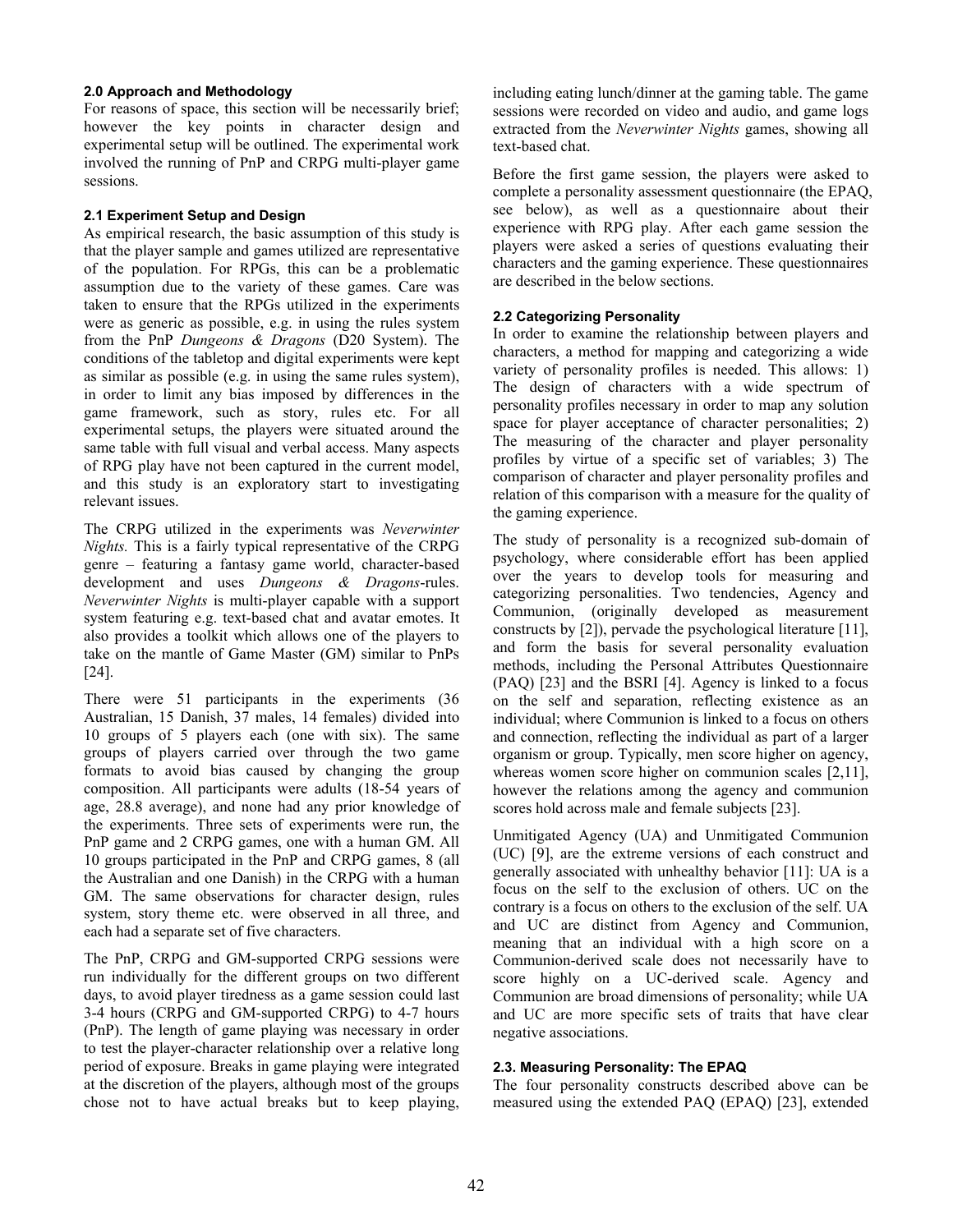to include the UC scale of [9]. This questionnaire covers a very wide range of personality traits, and therefore offers a way of classifying a range of personalities.

The EPAQ consists of 33 questions, eight for Agency, Communion and UA, and nine for UC. The EPAQ is provided as a self-report questionnaire that asks the subjects to indicate the extent to which they can be characterized in terms of various adjectives. Each subscale consists of eight items, each of which is rated on a bipolar scale ranging from 1 ''not at all'' possessing the attribute to 5 ''very much'' possessing the attribute. Each category can then range between 8-40 in summed score (9-45 for UC),

Items on the UA scale include adjectives focusing on selfabsorption and a negative view of others, e.g. arrogant, greedy and cynical. Items on the A scale reflect a positive orientation towards the self, including adjectives such as independent, self-confident and makes decisions easily. The Communion scale reflects a positive orientation towards others, including adjectives such as helpful, kind and understanding of others. UC items reflect focus on others to the exclusion of self, and include questions on placing the needs of others above those of one self, getting overtly involved in the problems of others, and the need for others to be happy for one self to be happy. The four categories necessitated four characters per player group, with a character representing each of the four EPAQ categories. A fifth character was included in order to test the use of a character with more mixed EPAQ profile.

## **2.4 Character Design**

With the EPAQ employed to measure player personalities, the same approach was applied to the design of the characters. By designing the characters with specific values of each of the four EPAQ personality attributes, the difference in scores for each attribute (or subscale) can be calculated. E.g., if a player scores 25 on the Agencysubscale, and the character played scores 20, the difference in scores provide a quantitative measure of the difference in this component of personality, which can be assessed against a measure of the quality of the gaming experience or the sympathy between the player and the character.

However, a character is more than a series of adjectives given specific weight. In order for the player to utilize the character, more is needed, such as character background, rules-based stats, notes on the personality of the character, etc. [16]. While an in-depth discussion of the pros and cons of character design are beyond the scope of the current paper [e.g. 1,16,20,21], it should be noted that characters ideally should contain the potential for story, e.g. in the form of conflicts between the characters (conflict is a powerful driver for drama). A further requirement, that the characters in a group should be balanced, while retaining the potential for conflict and motivation for interaction. The character descriptions were separated into two parts:

**1) Stats:** The stats component was in the PnP sessions provided as a character sheet detailing the character in terms of the game rules. In the CRPG sessions a similar character sheet was provided, however, players could also call up their character stats on the monitor.

**2) Background history, personality and goals:** All characters were created using the same model and include the same sections. The descriptions contained an introduction/background styled to the theme of the character, written in a style and language that the character would use – e.g. interview form for a reporter. Each character description also contained a section describing in clear detail the personality of the character, a list of goals and an introduction to the other four characters in the group and the nature of the character's relationship with them.

Each character personality profile was described in terms of the EPAQ adjectives. By giving the different adjectives different weights, an approximate EPAQ point score value for that personality trait could be defined [Table 1]. These adjectives could either be written directly into the personality profile, or presented in a context, which however portrayed a clear meaning. The latter approach would typically be used in the background histories of the characters, while the first would be presented under the header *Role playing notes*, which provided the player with a description of the character's personality. Helgeson [11] noted that while the four EPAQ traits are independent, there is a tendency for UA to correlate with A, and UC to correlate with UC. Therefore the characters with high UA and UC values for given relatively high A and C values also, respectively [Table 1]. The UA and UC scores were maximized in the characters emphasizing this trait.

**Table 1:** EPAQ scores for the game characters, rated for each of the four subscales.

## **Target EPAQ subscale score**

| Character<br>Template                | UA | A  | C  | UC |
|--------------------------------------|----|----|----|----|
| Unmitigated<br><b>Agency [UA]</b>    | 40 | 34 | 16 | 9  |
| Agency [A]                           | 32 | 36 | 8  | 18 |
| <b>Communion [C]</b>                 | 15 | 14 | 37 | 35 |
| Unmitigated<br><b>Communion [UC]</b> | 8  | 24 | 32 | 45 |
| Mixed                                | 30 | 40 | 21 | 31 |
| Average                              | 25 | 30 | 25 | 28 |

Care was taken to ensure that the characters were built on the same template and using the same EPAQ adjectives across the tabletop and digital format, however different in theme so that the players would not recognize previously encountered personality templates.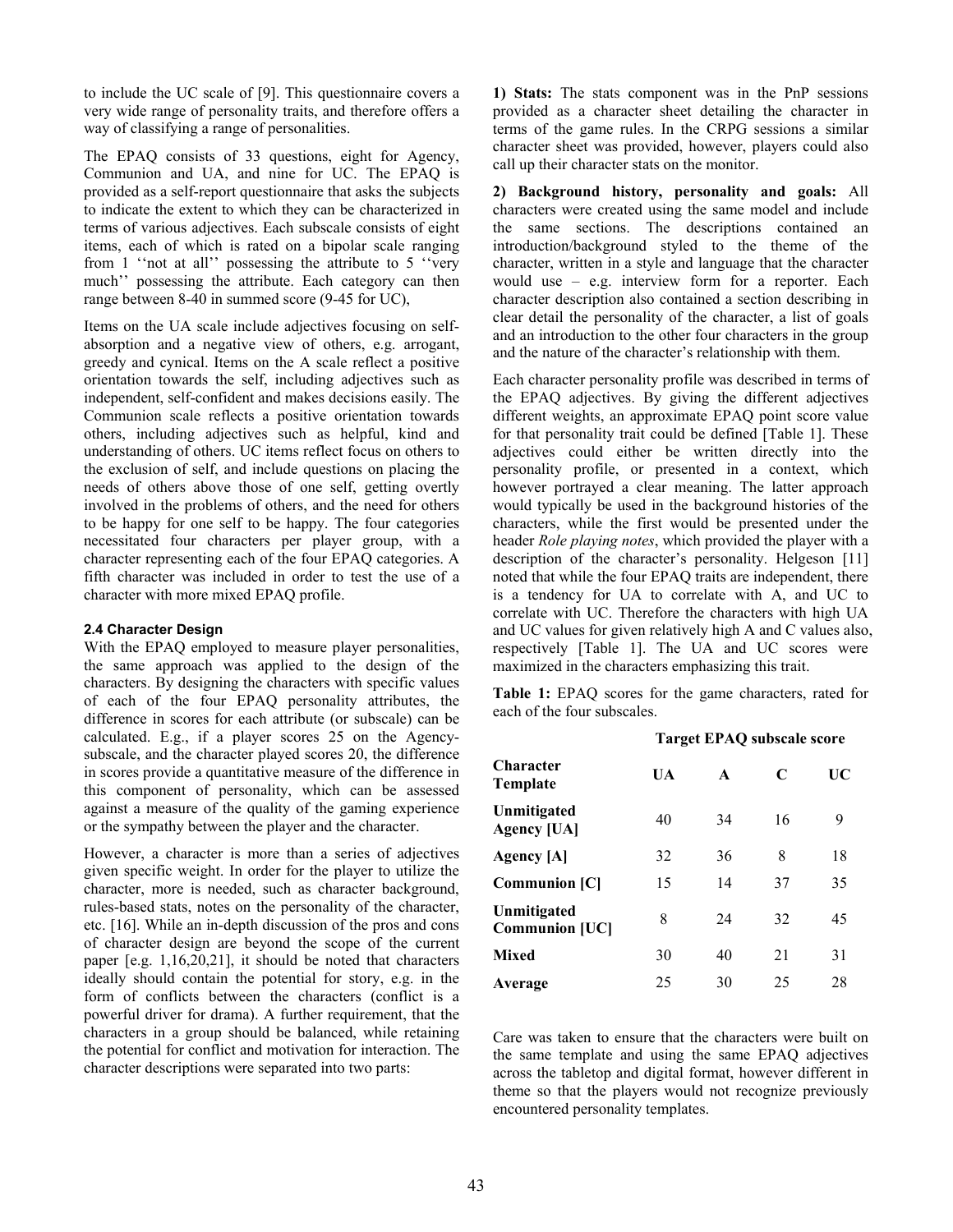#### **2.5 Measuring the Quality of the Gaming Experience**

Measuring the quality of a gaming experience can be difficult as a substantial number of variables could be argued to contribute to the experience, e.g. degree and type of immersion [8], enjoyment, the feel of temporal dissociation etc. [7,15]. However Newman [19] presents a measure of gaming experience that encompasses a broad spectrum of variables. This model is based on extensive work on immersion and engagement, and was tested in experiments where players interacted with role-playing based digital content across various online formats. The evaluation is based on a self-test questionnaire featuring 16 bi-polar questions scoring between one and five, where five is the highest score possible. Questions were modified to suit a multi-player RPG situation, and four extra questions concerning the narrative aspects of the gaming experience were added to this scale for the purpose of the current study. The RPGs investigated featured a central game narrative, and it was therefore important to be able to evaluate the impact on the gaming experience.

The questionnaire is divided into questions that focus on five subscales: Temporal Dissociation (TD) = lost track of time while engaged in the current activity; Focused Immersion  $(FI) = felt$  immersed in the current activity; Heightened Enjoyment  $(HE)$  = enjoyed the current activity; Narrative Engagement/Play (NE) = felt they engaged with the role playing and narrative aspects of the current activity; Intention to Re-use  $(IR) = If given the chance the user$ would want to re-visit the current activity. The averaged score of these five subscales is termed the FUN construct [19], and provides a measure of the quality of the gaming experience. A substantial advantage of the FUN construct is that, due to its breadth, a variable must have a substantial impact on the general gaming experience in order to show a statistically significant correlation with FUN. The questionnaire was given to each player following each of the three game sessions (PnP, CRPG, GM-supported CRPG), and the FUN value calculated [see 19].

## **2.6 Character-Player Sympathy**

While the EPAQ model provides the means for measuring the difference between the personality of a character and a player in terms of four subscales (or potentially 33 individual items), this difference does not contain a measure of how well the player engaged with the character. In order to evaluate this, a character-player sympathy and understanding questionnaire was developed [Table 2]. The questionnaire covers a wide range of character-player relations and immersive quality, as shown in the questions [Table 2]. The questionnaire was designed along the same model as the FUN questionnaire, and the average score of the 12 items abbreviated to SYMPA. As with the FUN construct, the SYMPA construct was designed to cover a broad range of measures of the player's experience of the character. The advantage of this approach is that any variable strong enough to impact statistically significantly on the SYMPA construct is likely to be important, however this can also mean that more detailed patterns are not identified. Splitting the SYMPA scale up in smaller scales can however alleviate this problem (see below).

#### **2.7 Experience, Age and Gender**

In order to be able to examine if the gaming experience of the players contributed significantly to the relationship with the characters, a 10-item questionnaire was designed to assess the experience of the players with PnP and CRPG play. The questionnaire was divided into two subconstructs:  $PnP_{exp}$  and  $CRPG_{exp}$ , calculated as the average of the questions (6 and 4 respectively, rated from one to four). The average score for the entire questionnaire was used as a general expression of the individual player's experience with the game formats, referred to as  $Exp_{tot}$ . Age and gender of each player was recorded. The experience scores indicate a good spread in the experience levels of the participating players. [Table 3]. The average experience for PnP is high, driven by ten of the players who were very highly experience PnP players (scores of 4.0 for the  $PnP_{exp}$ subscale). The average for CRPG is close to the scale average of 2.5.

**Table 3:** Experience scores of the sample players. St.Dev. = Standard Deviation.

|             | Min  | Max  | Avg  | St.Dev. |
|-------------|------|------|------|---------|
| PnP         | 0.77 | 4.00 | 3.20 | 0.77    |
| <b>CRPG</b> | 0.60 | 4.00 | 2.54 | 0.60    |

# **3.0 DATA EVALUATION**

The questionnaire-based data were evaluated in two steps. Firstly, the consistency and strength of the FUN and SYMPA constructs were evaluated; secondly, the constructs as well as the raw data were used as the basis for further analysis.

## **3.1 Evaluating the FUN construct**

A thorough evaluation of the data obtained from the gaming experience questionnaire is presented in [25], and the process of evaluation and validation of the FUN construct as a coherent measure for the quality of the gaming experience (or more specifically the five aspects contained in the scale) is therefore only summarized here.

Pearson's correlation coefficient was calculated for the responses to each question and its corresponding subconstruct (TD, FI, HE, NE, IR) and between the questions/sub-constructs and FUN. Apart from one question (of 20) that correlated non-significantly but equally so across all three game formats, and therefore kept in the analysis, only three questions correlated non-significantly in one format only. All were therefore kept in the analysis. The majority of the remaining questions correlated with p<0.001, with six questions having one or two correlations at the  $p<0.01$  or  $p<0.05$ . All sub-constructs correlated significantly with FUN across the formats.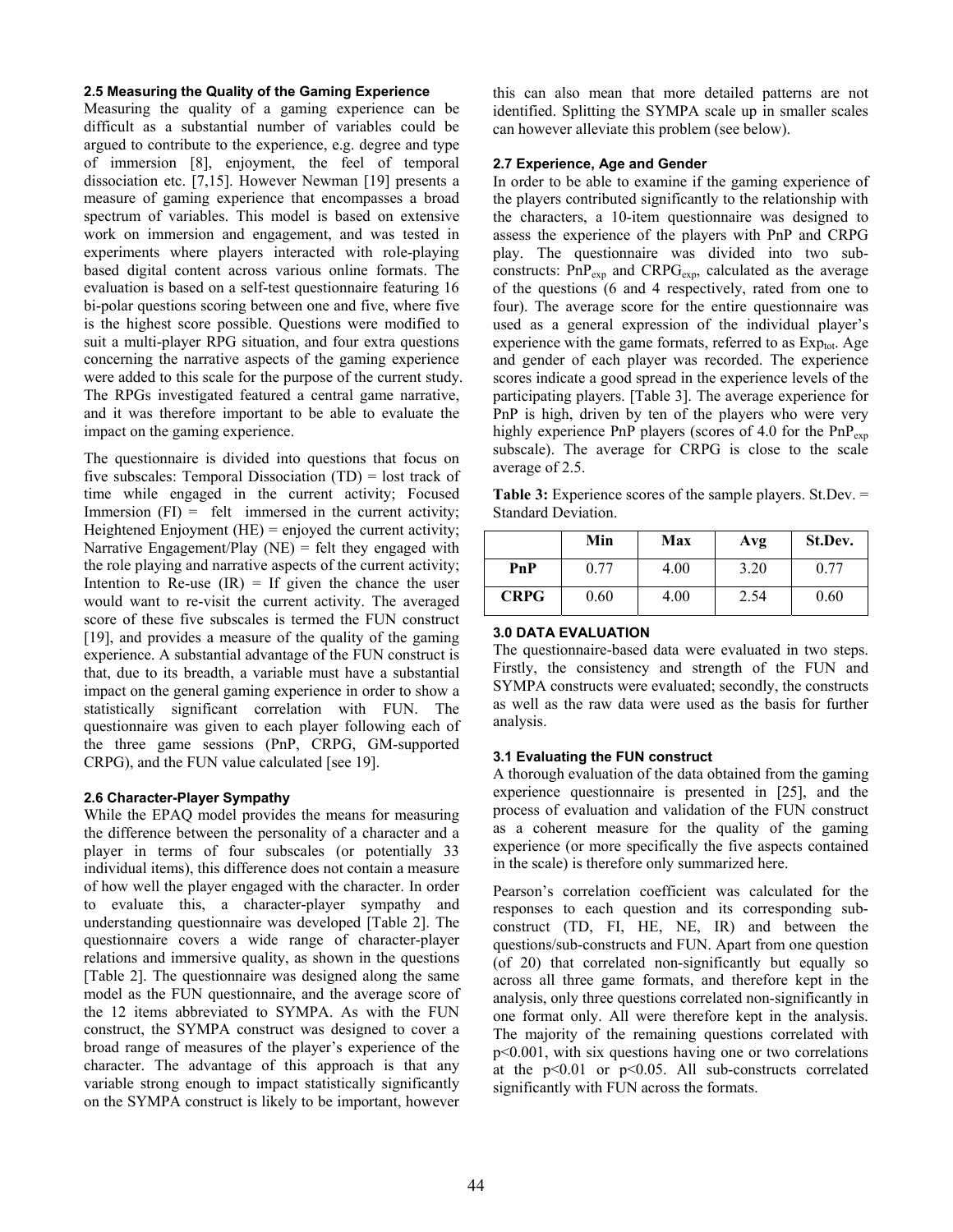| <b>CRPG</b><br>GM |
|-------------------|
| $0.59***$         |
| $0.62***$         |
| $0.71***$         |
| $0.82***$         |
| $0.87***$         |
| $0.76***$         |
| $0.49**$          |
| $0.34*$           |
| 0.20              |
| $0.71***$         |
| $0.67***$         |
| NA.               |
|                   |

**Table 2:** Correlation of the Player-Character Sympathy (SYMPA) constructs for the RPG experiments. Pearson correlation coefficient probabilities calculated from correlation r-values with n=51 (PnP), n=49 (CRPG) and n=34 (GM-supported CRPG): \*  $p > 0.05$ /\*\*  $p < 0.01$ /\*\*\*  $p < 0.001$ .

The data-driven substructure was not investigated as the construct of interest was the complete FUN value, and likewise the pre-defined sub-constructs were not utilized either. The correlation between the questions and the FUN construct suggests a high degree of internal consistency of the response data.

## **3.2 Evaluating the SYMPA construct**

The SYMPA scale includes a wide variety of questions targeting the player-character relationship, and it is important to assess the internal consistency of the SYMPA construct, confirming whether it is measuring a single feature of the relationship or several, and whether any question items do not correlate with the main construct.

The correlation of the individual items on the SYMPA construct to the SYMPA construct was evaluated using Pearson's correlation coefficient. The questions generally show a high degree of correlation  $(p<0.001)$  [Table 2], with a few exceptions (questions 8, 9 and to some degree 10). Question 12 was, due to a formatting error, only included in the PnP questionnaires and is not included in the analysis presented below.

The data-driven structure of the SYMPA construct was examined by factor analysis using Principal Components (PCO), as well as a Principle Axis factoring with varimax rotation (forces a two factor solution), and a quartimax rotation (allows one factor solution). The PCO indicate that a one-factor solution could be achieved if questions 8, 9 and 10 are removed (questions 8 and 9 load on factor three, question 10 loads on factor two). This was tested using quartimax, and even the varimax analysis supported a virtual one-factor solution. The degree of variance in the dataset explained by a one-factor solution in the PCO is 43.53% (PnP), 45.47% (CRPG) and 52.60% (GM-mediated CRPG), which is a good result for the analysis, and basically shows that the one construct explains a substantial amount of the variation in the questionnaire data. For the PnP games Cronbach's alpha  $= 0.795$ , for CRPG sessions  $=$ 0.826, which indicates a substantial degree of internal reliability of the one-factor solution utilized. The modified SYMPA construct is here termed **SYMPA**<sub>mod</sub> [item-total statistics are available from the authors on request]

Questions 8 and 9 deal with the differences in personality and moral/ethical values between the player and the character, importantly, as they are perceived by the player. The factor analyses indicate that these questions do not correlate with the other questions in the SYMPA scale. Pearson's correlation between these questions and  $SYMPA_{mod}$  support this. The two questions correlate internally with varying strength across the three formats: 0.49, p<0.001 (CRPG), 0.344 p<0.5 (CRPG with GM), 0.25 (PnP). Question 10 deals with the fit of the player character with the other characters. This question is thus not directed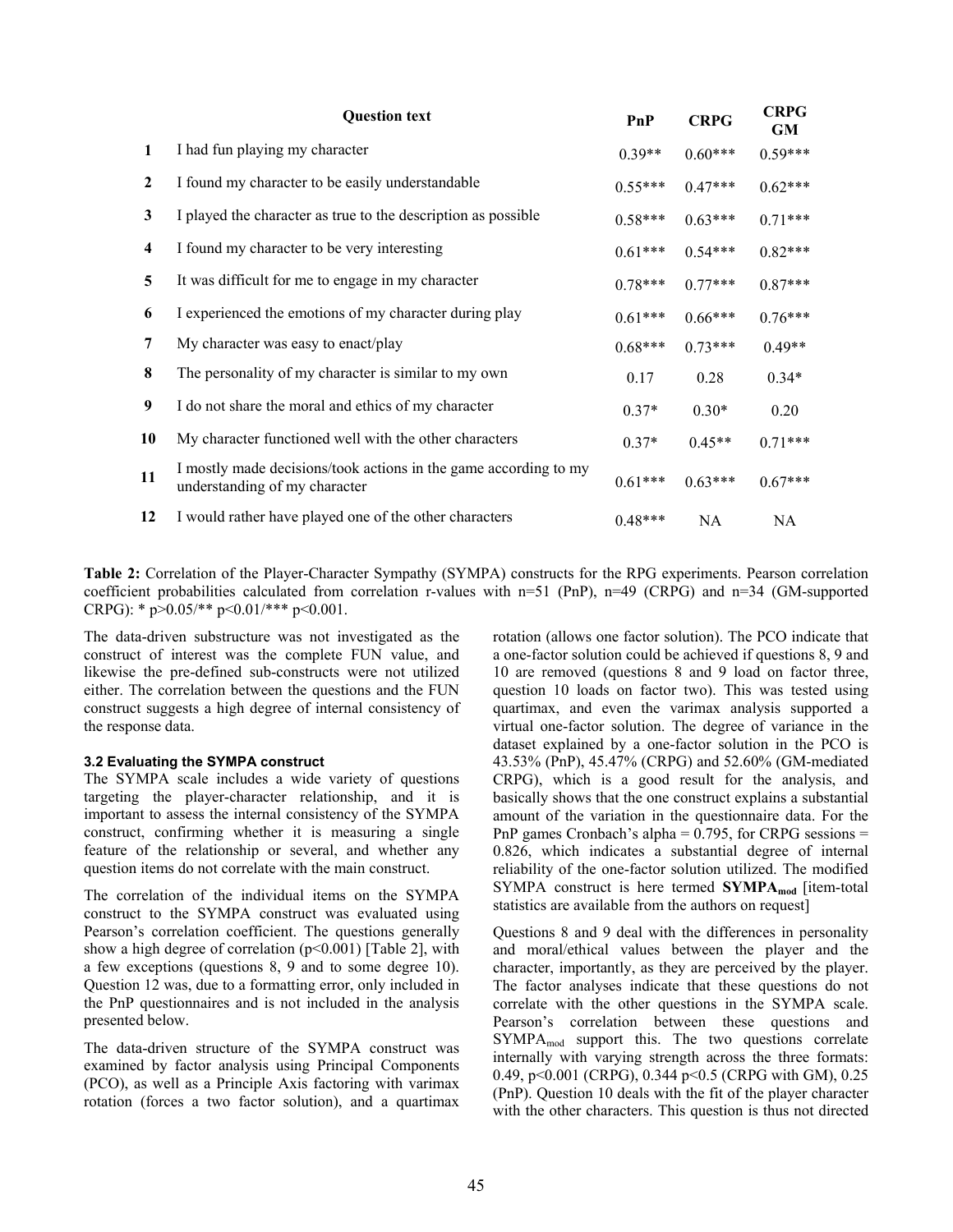at the relationship between the player and the character, and would therefore be expected that it would not load on the main SYMPA construct.

In order to confirm the results of the factor analysis further analysis of the internal consistency of the SYMPA construct was performed using cluster analysis (Paired Linkage, Single Linkage and Ward's Method). The results consistently group questions 8, 9 and 10 separately from the remaining questions, across all three game experiments, adding support to the results of the factor analyses. Neither Q8 nor Q9 correlate significantly with  $SYMPA_{mod}$  or FUN in any of the three formats, except for a weak, negative correlation at  $p<0.05$  for Q9- SYMPA<sub>mod</sub> in the CRPG GM format. This would appear to be coincidental as all other correlations are non-significant.

Due to the sample size the results of these analyses are tentative; however, the strength of the analysis calculations and their persistent nature over an array of tests, provide substantial evidence for the validity of the internal consistency of the  $SYMPA_{mod}$  construct.

Pearson correlation coefficients across the three game formats are generally significant with p<0.001, following the removal of questions  $8.9$  and  $10$ , the SYMPA<sub>mod</sub> construct appears to be coherent for the component questions. The SYMPA<sub>mod</sub> construct correlations occur across wide range of values, and standard deviations are narrow [Table 4]. The mean  $SYMPA_{mod}$  values are above the average for the scale (3.0); however the degree varies between game formats.

**Table 4:** Range and means of the SYMPA construct of the three experimental setups.

|                | $\mathbf{SYMPA}_{\min}$ | SYMPA <sub>max</sub> | <b>StDev</b> | Mean |
|----------------|-------------------------|----------------------|--------------|------|
| PnP            | 2.13                    | 4.88                 | 0.64         | 3.97 |
| <b>CRPG</b>    | 1.25                    | 4.63                 | 0.78         | 3.32 |
| <b>CRPG GM</b> | 1.75                    | 5.00                 | 0.74         | 3.68 |

*StDev = Standard Deviation.* 

Finally, it was investigated whether the  $SYMPA_{mod}$ construct correlated with the FUN construct. The results [0.54 (PnP); 0.64 (CRPG); 0.74 (GM-supported CRPG)] are significant for  $p<0.001$  There would appear to be a strong positive correlation between  $SYMPA_{mod}$  and FUN, stronger for the digital RPGs as compared to PnP.

| Category                 | Range | Min | Max | Mean  | St.<br>Dev. |
|--------------------------|-------|-----|-----|-------|-------------|
| Agency                   | 39    | 9   | 48  | 31.53 | 11.08       |
| Communion                | 41    | 4   | 45  | 22.96 | 11.39       |
| Unmitigated<br>agency    | 45    |     | 55  | 32.24 | 13.18       |
| Unmitigated<br>communion | 48    |     | 49  | 27.41 | 13.66       |

#### **3.4 Distribution of player EPAQ profiles**

In order to assess whether the distribution of EPAQ values in the sample of players is within expected parameters, the range of the profiles was examined. A wide range of variation is shown [Table 5], meaning that results are applicable for a broad variety of personalities. No maximum or minimum values occurred.

**Table 5:** Descriptive statistics of the player EPAQ category scores and their range of variance.

|           | Range | Min | Max | Mean  | St. Dev. |
|-----------|-------|-----|-----|-------|----------|
| A         | 15    | 20  | 35  | 28.18 | 3.55     |
| C         | 16    | 22  | 38  | 29.86 | 3.46     |
| UA        | 17    | 15  | 32  | 22.69 | 3.74     |
| <b>UC</b> | 22    | 17  | 39  | 30.12 | 5.04     |

| Category<br>pair | Pearson's<br>r | р      |
|------------------|----------------|--------|
| $A-C$            | $-0.07633$     | None   |
| A-UA             | 0.196368       | None   |
| C-UC             | 0.44777        | p<0.01 |
| UC-UA            | $-0.152$       | None   |
| A-UC             | $-0.104$       | None   |
| C-UA             | $-0.331$       | p<0.05 |

**Table 6:** EPAQ correlations between the four categories of the scale. Only player data.

Although the extreme EPAQ traits UC and UA are viewed as constructs separate from the C and A

scales, it would generally be expected that there is a minor, highly variable, degree of correlation between the UC-C and UA-A pairs [11]. This was tested using Pearson's correlation coefficient [Table 6]. As expected, the Agency and Communion subscales do not correlate, signifying that they are measuring two distinct traits. The Agency and Communion subscales do not correlate significantly with their extreme opposites, except for a weak negative correlation between C-UA ( $p$ <0.05). A non-significant but positive correlation is apparent for the A-UA pair, and a somewhat stronger correlation between the C-UC pair  $(p<0.01)$ .

## **3.5 EPAQ differences, SYMPA and FUN**

The differences between character and player EPAQ category scores were assessed, in order to confirm that a good spread existed in the dataset. This appears to be the case [Table 7]. All difference values had 30 added to them to avoid negative values when calculating the differences in player and character profiles.

 **Table 7:** Descriptive statistics of the Player-character EPAQ differences.

*To avoid negative values constant was applied to each difference score, when calculating the differences in player and character profiles.*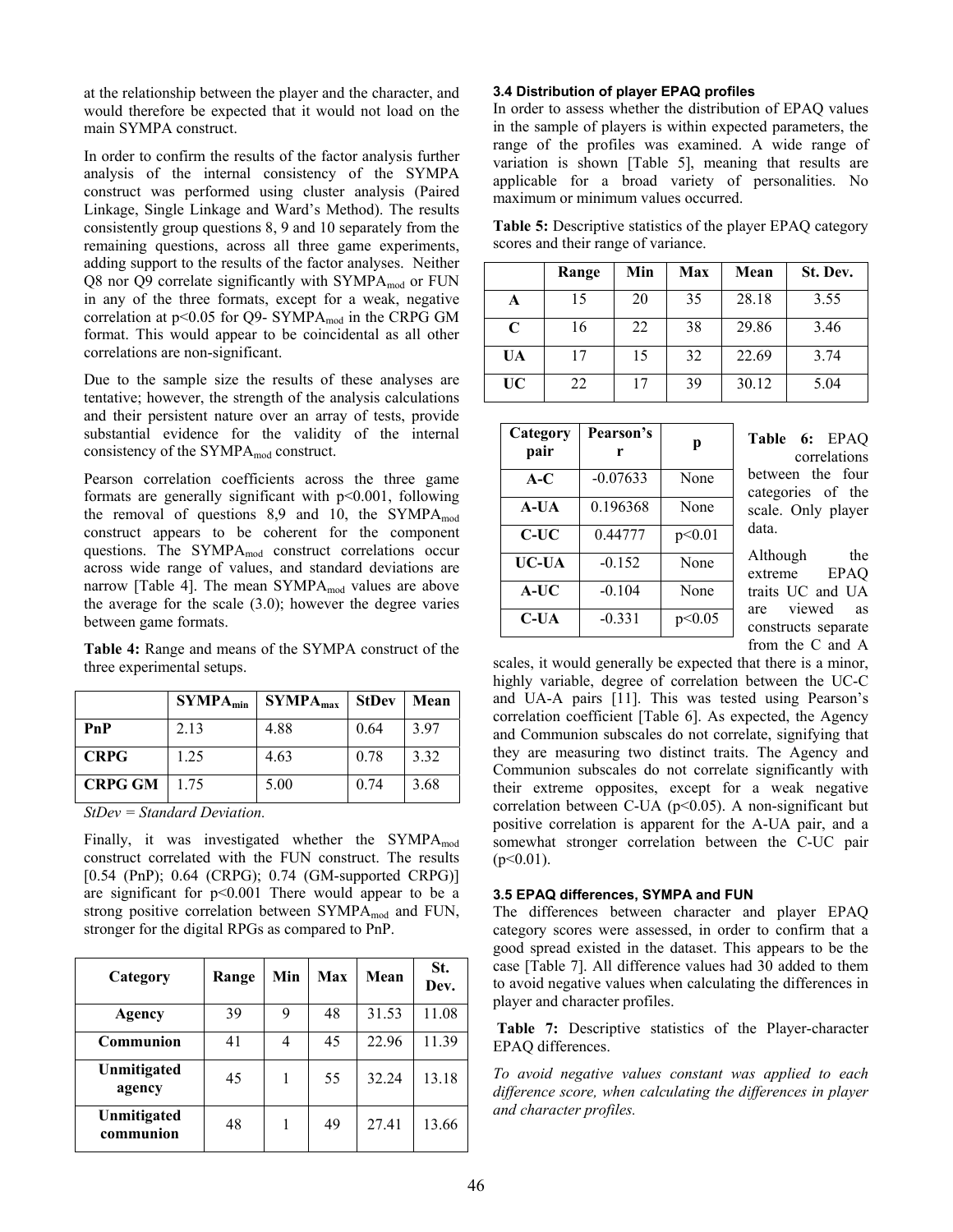|                          | $A_{\text{dif}}^-$<br>$S_{mod}$ | $C_{\text{dif}}$<br>$S_{mod}$ | $UA_{\text{dif}}$<br>$S_{mod}$ | $\mathbf{UC}_{\text{dif}}$<br>$S_{mod}$ | $A_{\text{dif}}$<br><b>FUN</b> | $C_{\text{dif}}$<br><b>FUN</b> | $UA_{\text{dif}}$<br><b>FUN</b> | $UC_{\text{dif}}$<br><b>FUN</b> |
|--------------------------|---------------------------------|-------------------------------|--------------------------------|-----------------------------------------|--------------------------------|--------------------------------|---------------------------------|---------------------------------|
| PnP                      | 0.15                            | $-0.12$                       | $-0.05$                        | 0.01                                    | 0.1                            | 0.05                           | 0.01                            | 0.09                            |
| <b>CRPG</b>              | 0.03                            | 0                             | $-0.03$                        | 0.12                                    | $-0.03$                        | 0.11                           | $-0.09$                         | 0.19                            |
| <b>CRPG</b><br><b>GM</b> | $-0.29$                         | 0.17                          | $-0.1$                         | $-0.08$                                 | $-0.03$                        | 0.02                           | $\boldsymbol{0}$                | $-0.11$                         |

**Table 8:** Correlations between character-player personality differences,  $SYMPA_{mod}$  (S<sub>mod</sub>) and FUN.

Finally, it should be noted that no comparative study with one-dimensional characters was performed, and that the

*Note that EPAQ scores are all differences between the player and the character score for the specific personality category, as follows:*  $A_{dif} = \text{Agency}, C_{dif} = \text{Communicum}$  $UA_{dif}$  = Unmitigated Agency,  $UC_{dif}$  = Unmitigated *Communion. Sample size: n=51 (PnP), n=50 (CRPG),*   $n=34$  (CRPG GM).  $S_{mod} = Sympa_{mod}$ .

In order to evaluate whether the differences between the personality of the player and that of the character impacts on the sympathy between the two and/or on the gaming experience, the difference between the player and character EPAQ profiles were calculated. The resulting numbers were correlated with SYMPA<sub>mod</sub> and FUN [Table 8]. None of the correlation pairs shows a statistically significant correlation. As an independent check on the FUN construct, two of the key questions from the SYMPA questionnaire (Q4, 5) were correlated (Pearson's correlation coefficient) with the values for the personality difference across the three formats. No statistically significant correlation between the reported degree of interest or engagement with the characters and the personality difference was found.

#### **4.0 DISCUSSION AND CONCLUSIONS**

The results of an empirical study on the relationship between player and fictional character in cross-platform multi-player RPGs have been presented. A range of data was derived from the experiments, which have been analyzed using a variety of methods from factor analysis to correlation. Three results can be drawn from these experiments, notably:

1) Despite the use of complex player character with detailed personalities and backgrounds, there are no direct indications in the FUN data that these characters substantially impacted negatively on the broad player experience. As is evident from the average FUN scores, which are all above the average for the scale, the players did enjoy themselves. The purpose of the current study was to evaluate whether complex characters would be a disaster to the gaming experience in digital RPGs, however this does not appear to be the case. This result is limited to the examined sample. However, as outlined in the above, the sample includes both genders and a wide variety of personalities and experience levels, features a substantial age range, and involves two different cultures (Australian and Danish), supporting a claim that the sample is representative of a larger population of players.

purpose of this study is not to claim that complex characters are better than onedimensional ones - different types of characteravatars appeal to different forms of games, and it is hard to envision e.g. the appeal of *Sonic the Hedgehog* with deep-seated neuroses. Character- and story-based games such as RPGs lend themselves to experimentation with character-avatars, however. Future studies will

focus on examining different types of character designs in a joint context, as well as examine the current material in more detail, adding additional data in the form of communication transcriptions and game logs.

2) When included, complex characters appear to be linked to the quality of the gaming experience. The strong correlation across the digital and non-digital formats between SYMPA and FUN indicates that this relationship is a core feature of RPGs. Preliminary results of the transcript analysis of the player communication in the CRPG and GM-mediated CRPG sessions indicate that the virtual world – in some player groups dramatically - diminishes the verbal communication of the players. Instead, emphasis is put on communication via the characters (or avatars) inside the virtual world. This supports the results above indicating a stronger correlation between SYMPAmod and FUN, suggesting that the characters may be more important to the quality of the gaming experience in the digital format, relative to the tabletop format. Importantly, the lack of correlation between Q8 and Q9 in the SYMPA construct and  $FUN/SYMPA_{mod}$  indicate that the personality differences perceived by the player between the player and the character do not impact significantly on the gaming experience nor on the player interest/engagement with the character.

3) The similarity of the personalities of the player and the game character does not appear to have a significant impact on the quality of the gaming experience. No statistically significant correlation is observed for the EPAQ personality categories and FUN [Table 8]. Similarly, the difference in personality does not appear to impact on SYMPA<sub>mod</sub> either [Table 8], suggesting that it is not the personality component of a character that will impact negatively on the players' experience of the game character, but rather the actual character design – how interesting it is, how clearly it is presented, and how much fun it is to play. This indicates that the solution space for character design in multi-player CRPGs is broad.

In summary, the results of this study support the hypothesis that young adult and adult RPG players readily accept and engages with complex characters with unique personalities, background histories, flaws and virtues, as long as these are designed in a way that makes them understandable to the player and easy to engage with. While this study is specific to multi-player RPGs, and therefore of special interest to